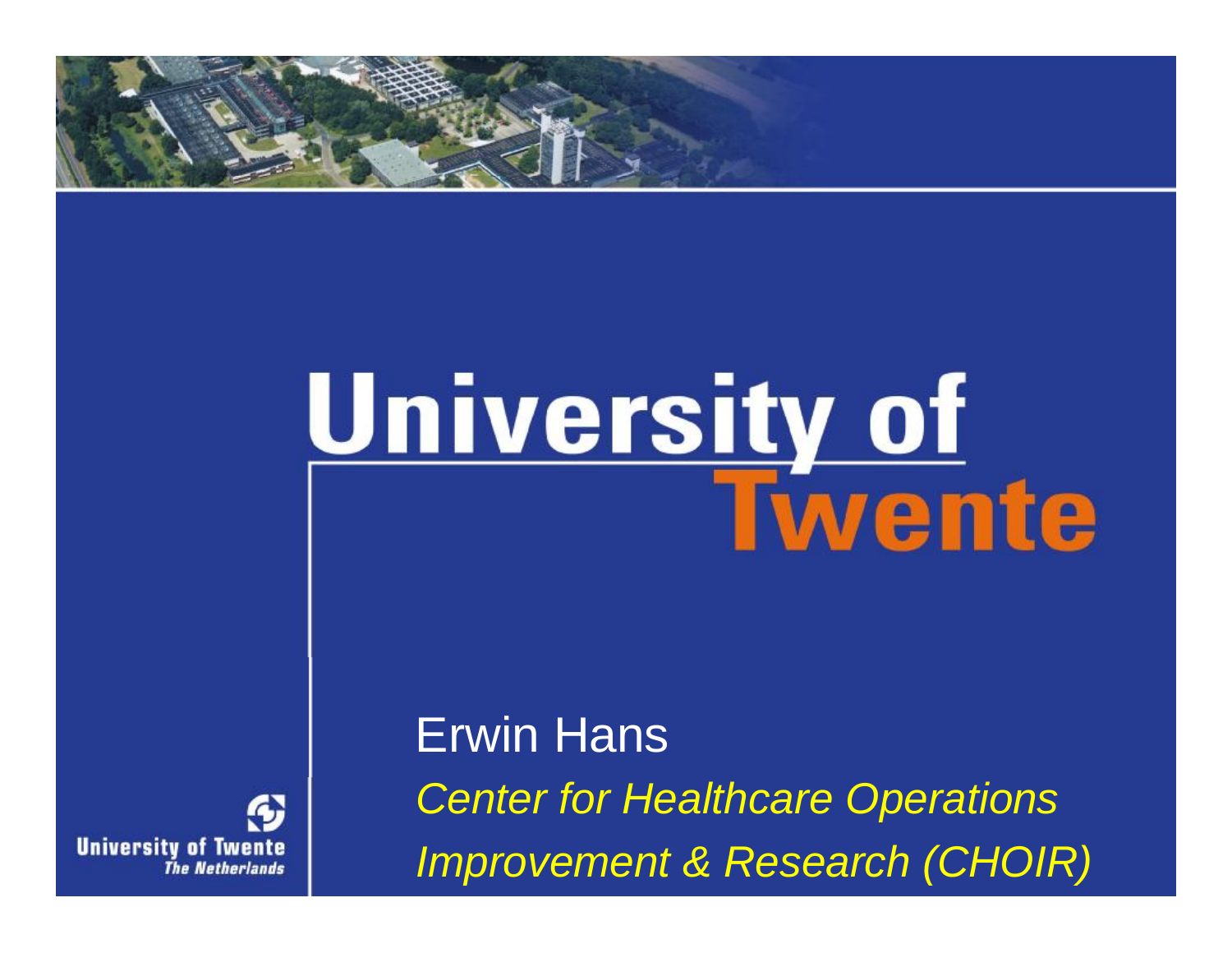

# **Presentation overview**

- Background "OR/OM in Healthcare" in NL
- Research within CHOIR
- CHOIR approach of research collaboration with healthcare organizations
- Research within CHOIR: end-to-end optimization of patient flows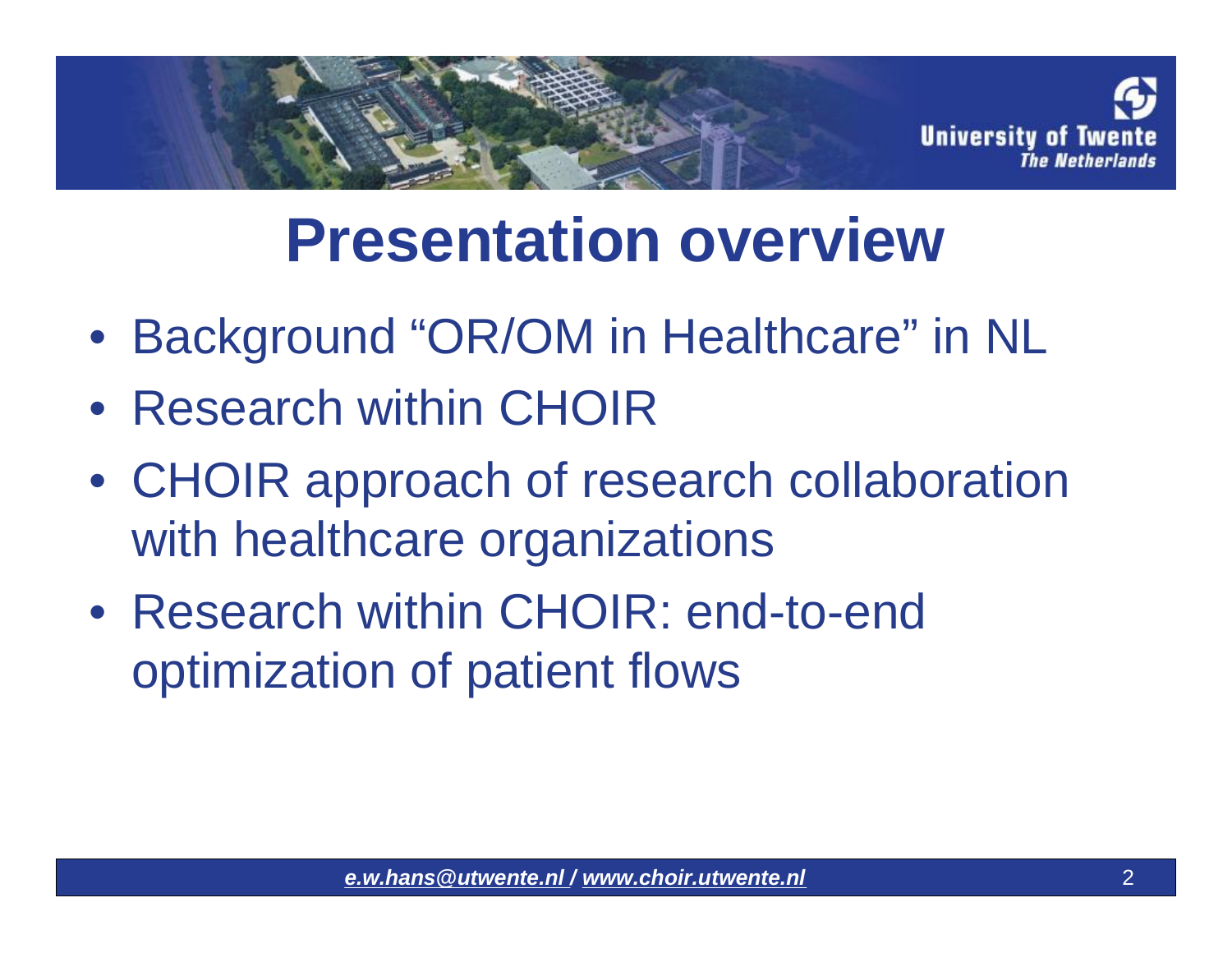

# **The Netherlands**

#### ZECLAND NOORD BRABANI Middelburg Breda-**Tilburg Wissingen Germany Population 16 million** Eindhoven Venio **LIMBUR** Antwerpen **Capital: Amsterdam Healthcare: 12% of GDP Belgium** Maastricht

*[e.w.hans@utwente.nl](mailto:e.w.hans@utwente.nl) / [www.choir.utwente.nl](http://www.choir.utwente.nl)* 3

**UT**

**GRONINGEN** 

**Assen** 

DRENTHE

OVERIJSSEL

Enschede.

Groningen

Leeuwarden

FRIESLAND

Zwolle

. Arnhem

Alicen

 $256$ 

LISSEL

Lelystad

. Utrecht GELDERLAND

**Nijmegen** 

Den Bosch

MEER

Den Helder-

**NOORD** 

**Haarlem** 

Leiden

OLLAND

**Rotterdam** 

Den Haag

Delft

HOLLAND

**TIT** 

*<u>Amsterdam</u>* 

**Hilversum**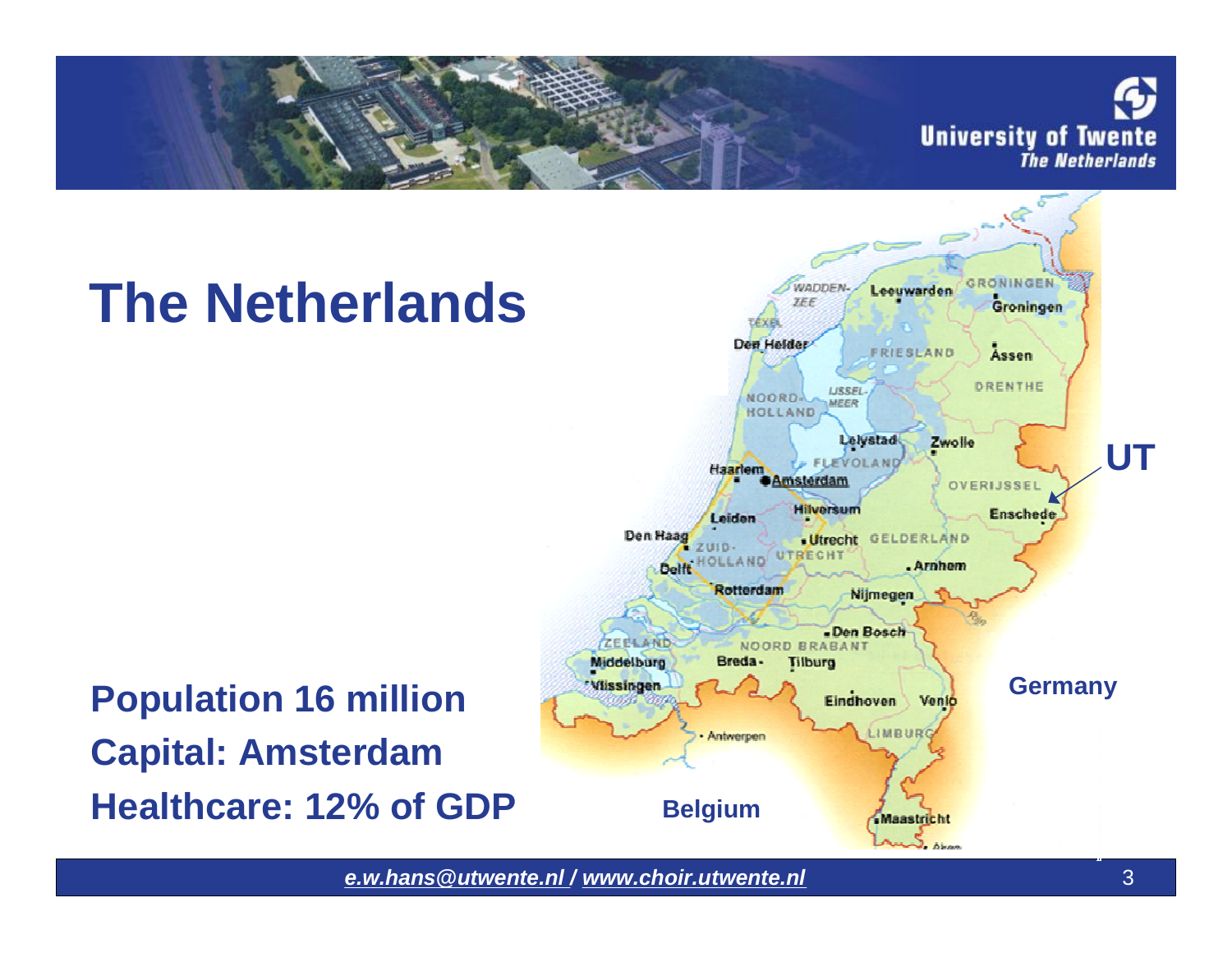

#### **"OR/OM in healthcare is in its infancy"**

Michael W. Carter (ORMS Today, 2002):

*"surprisingly few people from the OR/MS community actually work in healthcare"*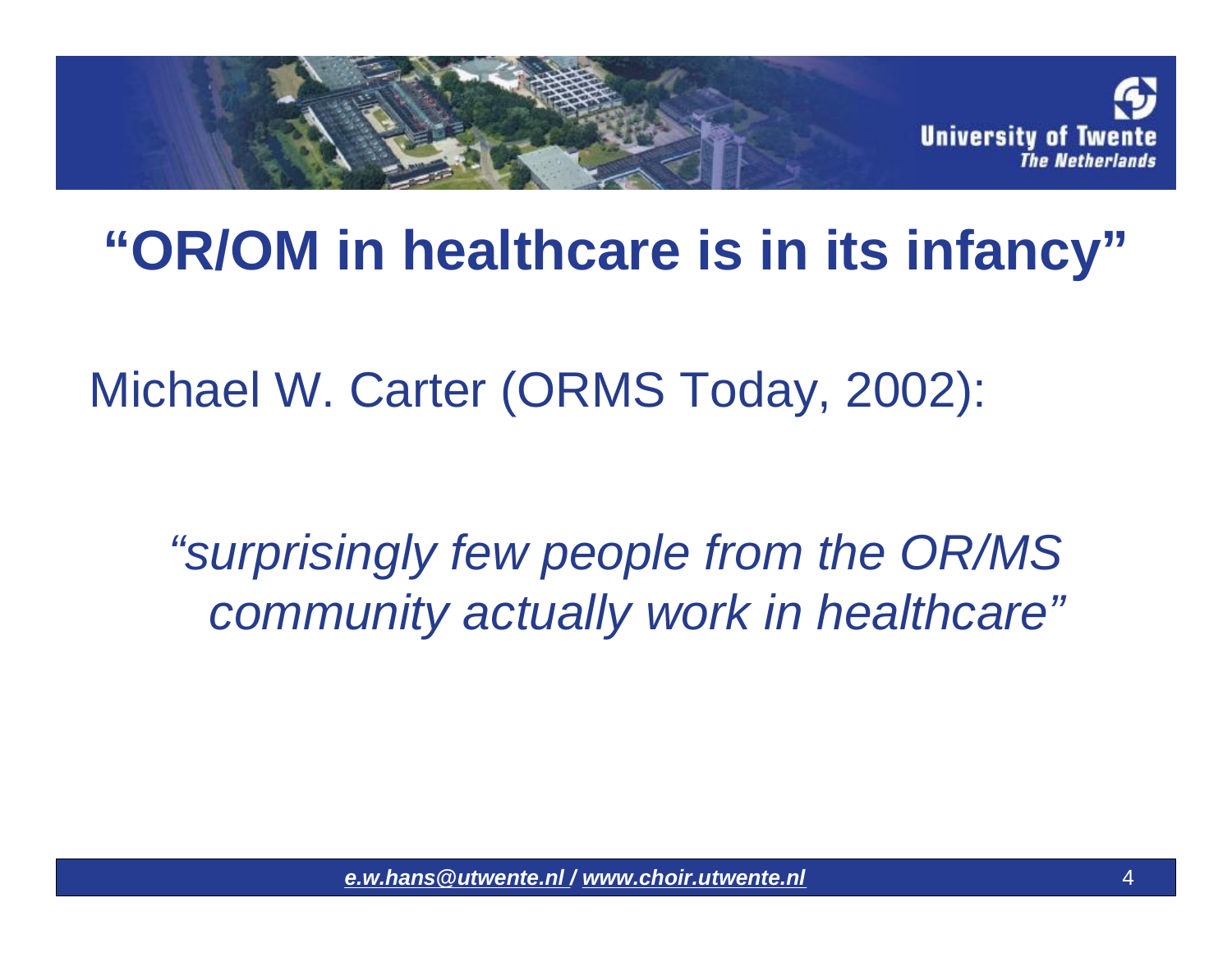

### **In Netherlands almost no "OR/OM in HC research" until 2003**

Causes:

- Financial system (budgets) did not reward efficiency
- Healthcare managers typically have medical/nursing background (no attention for OMprinciples in their education)
- Poor state of ICT (information systems)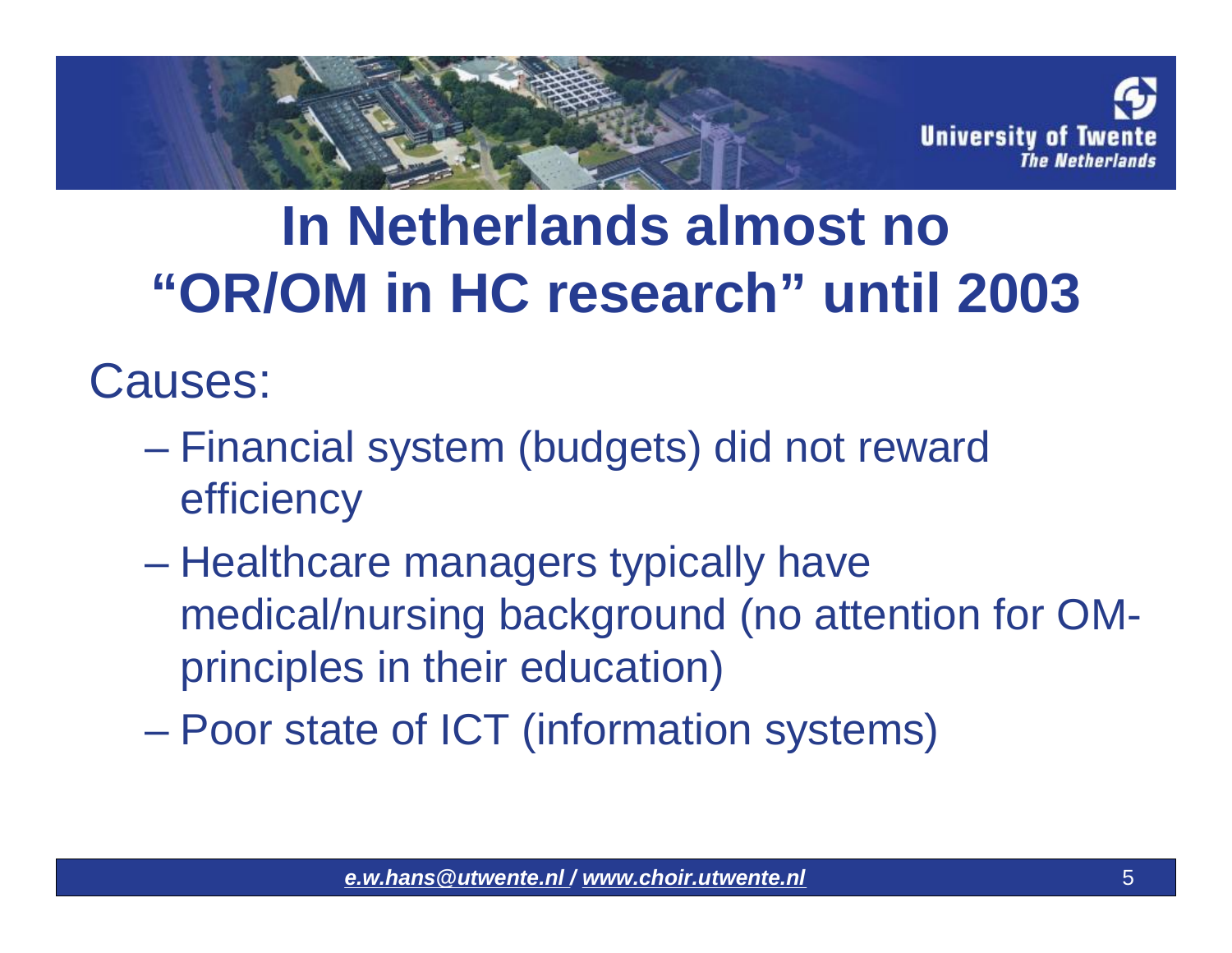

You don't have a waiting list?? … you must be a lousy doctor!!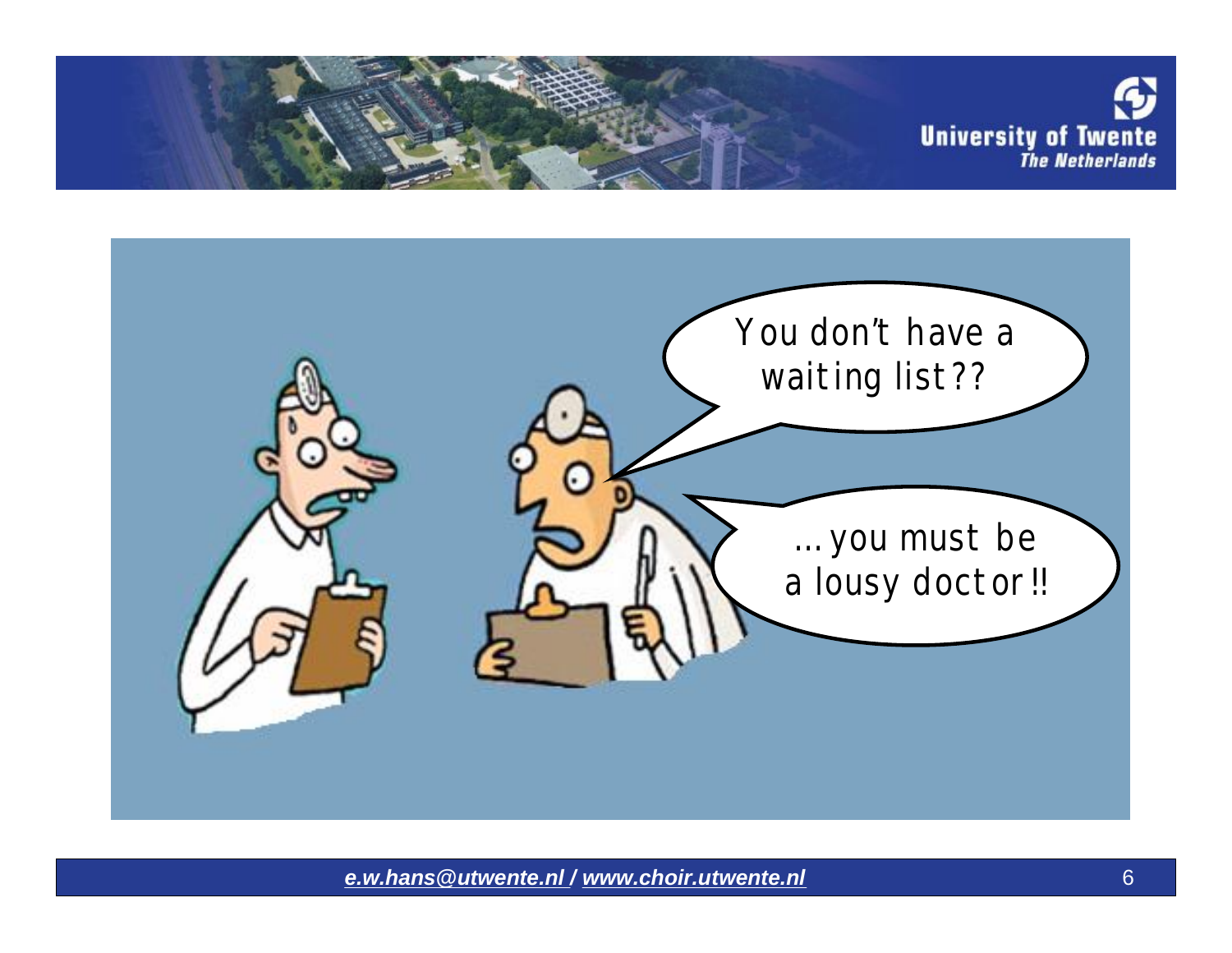#### Het kan écht: betere zorg voor minder geld

Sneller Beter - De logistiek in de zorg

Logistical improvements go hand-in-hand with quality improvements: patients that have to visit the hospital less often, have shorter waiting times, and may count on more attention from nurses and physicians.

Logistical quality improvements will yield some 3 to 3.5 billion EUR: almost a quarter of the entire hospital budget…

In other words:

**improved care for less money!**

*[e.w.hans@utwente.nl](mailto:e.w.hans@utwente.nl) / [www.choir.utwente.nl](http://www.choir.utwente.nl)* 7 Eindrapportage TPG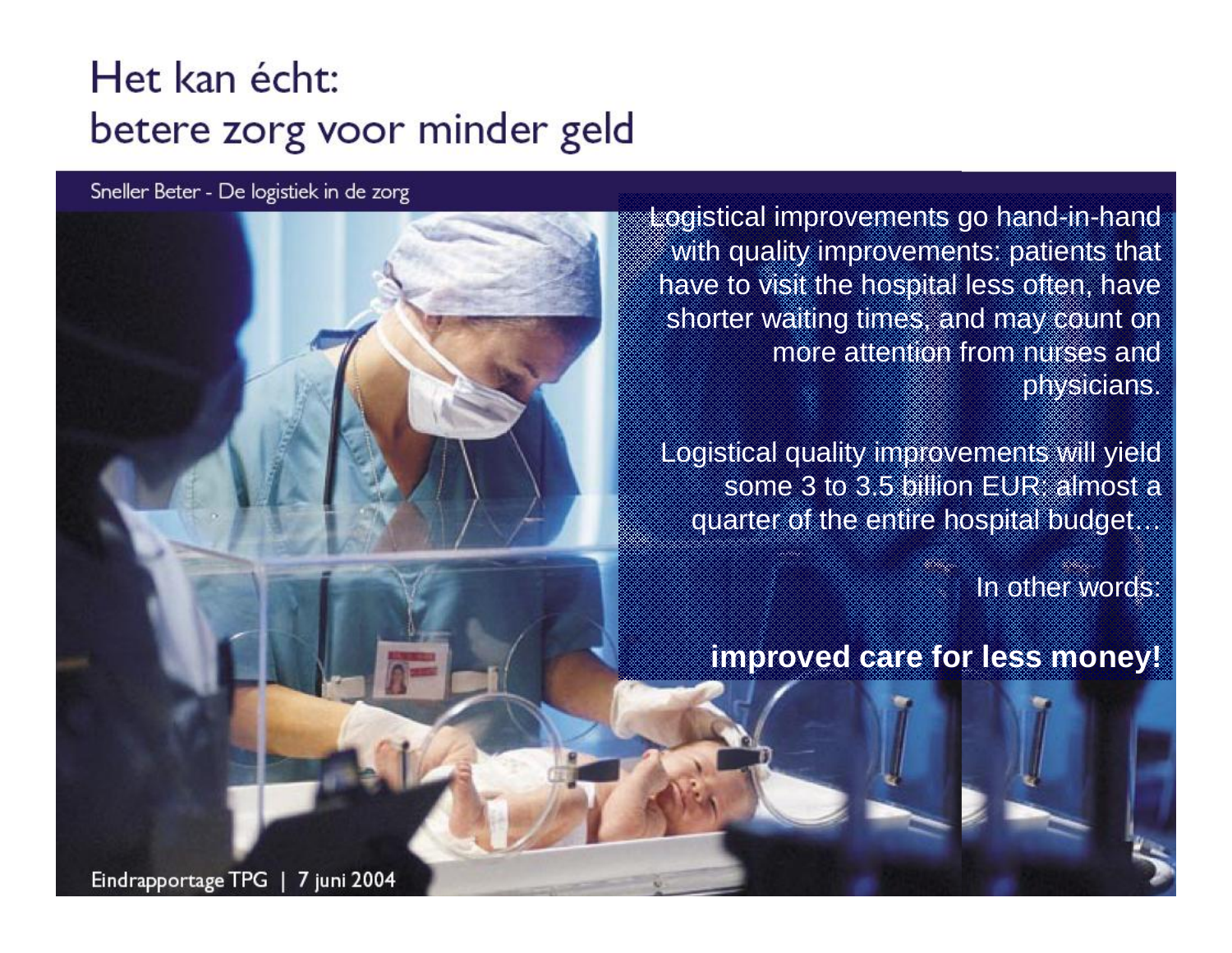

### **Cultural change in Dutch healthcare**

## **As a result of:**

- TPG report (2004)
- Ever-increasing costs
- Ageing population
- Increased media attention
	- Waiting lists, bad practices
	- Benchmarking ("naming and shaming")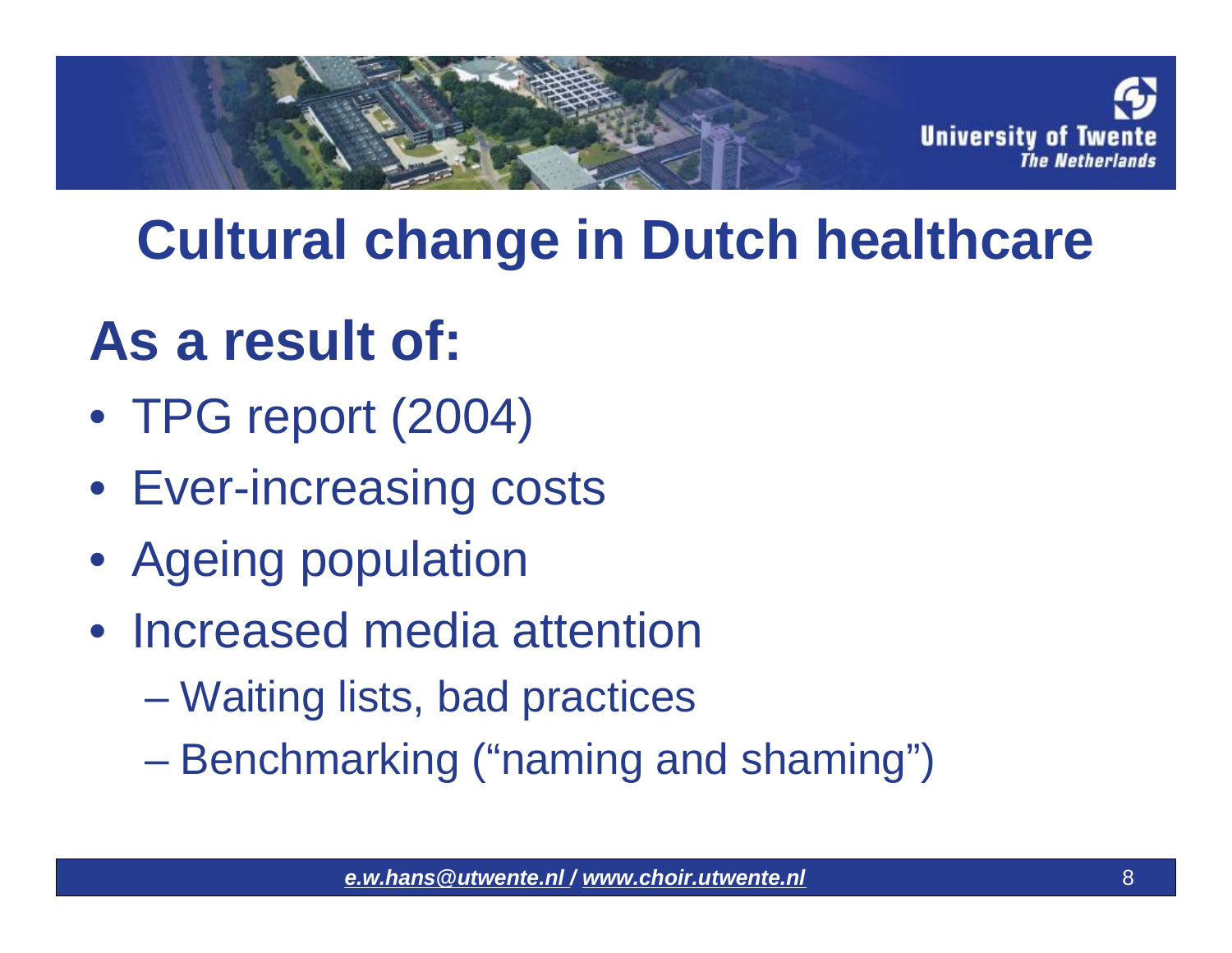

#### **Cultural change in Dutch healthcare**

#### **The focus is on:**

- More advanced ICT (e.g. HIS, EPR)
- Reorganization of processes (e.g. clinical / care pathways)
- Introduction of regulated market mechanisms
- Operations management education of healthcare managers
- Hiring of experts from industry as managers in hospitals
- Introduction of successful logistical concepts from other industries (Lean mgmt, Six Sigma, TOC, JIT, etc.)
- Optimization of core resources using OR/OM à since 2003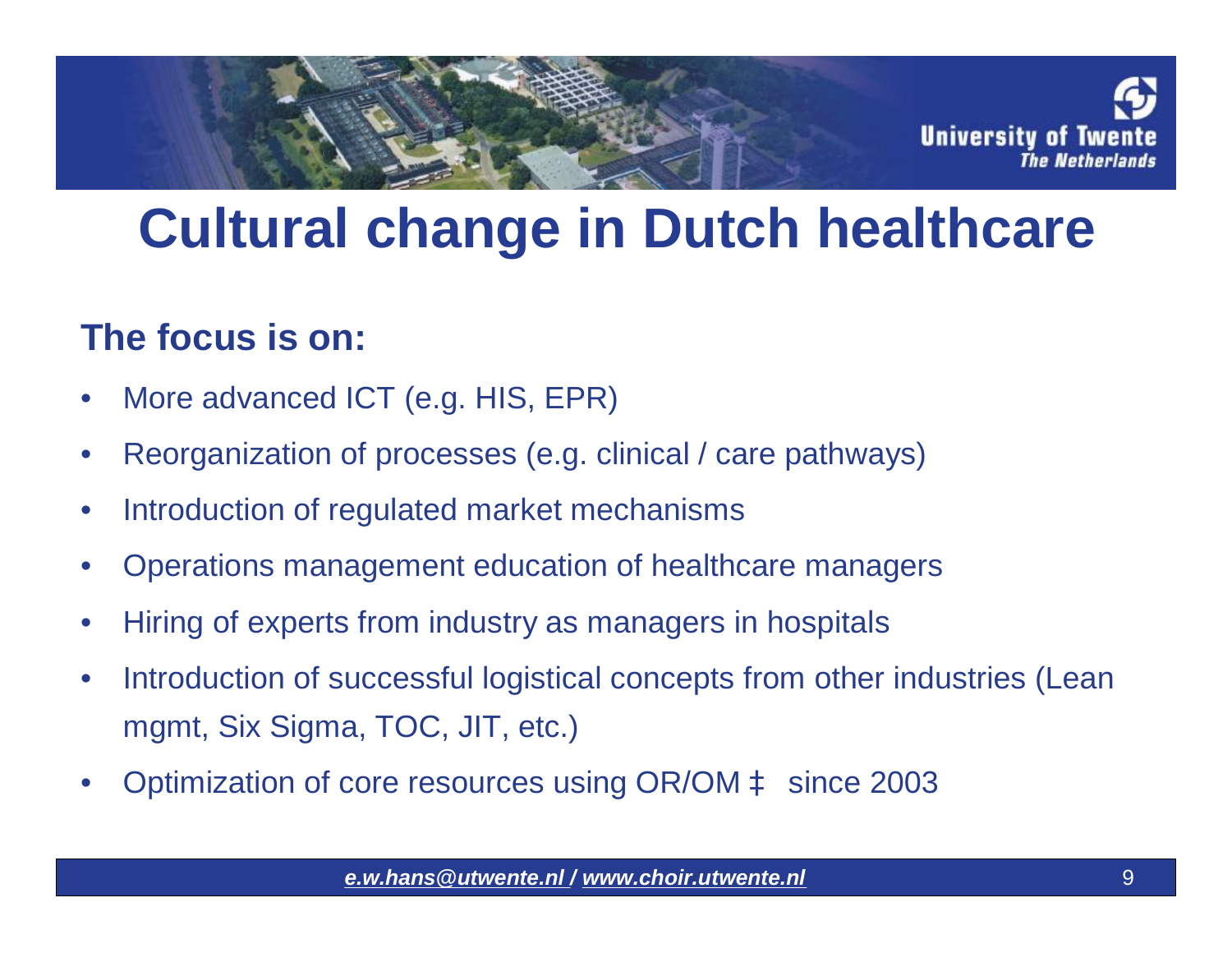

# **CHOIR**

*Center for Healthcare Operations Improvement & Research*

Multi-disciplinary healthcare research center:

- Operations Management, Logistics
- Purchasing management
- Stochastic operations research
- Discrete Mathematics & Mathematical Programming
- Organization studies
- Quality & Safety Management
- Information & Technology Management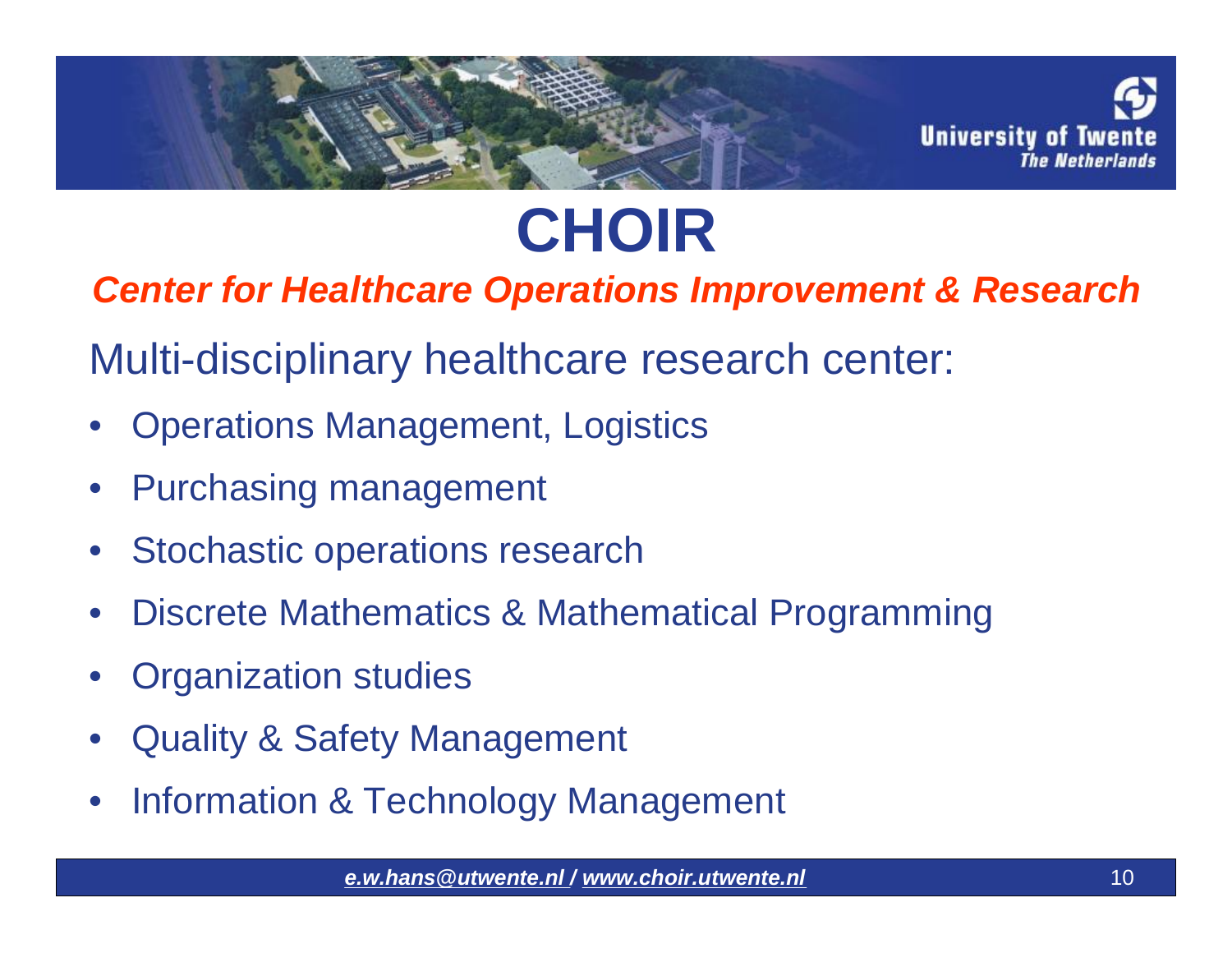

# **CHOIR: research approach**

- Research funding from hospitals, government
- PhD, MSc, BSc students
	- Graduation projects at hospitals
	- Healthcare mgmt. courses in study program
- Ensure implementation of outcomes:
	- Multi-disciplinary approach (researchers and supervisors)
	- Publication in both OR- and HC-management-journal
	- Goal: ensure implementation
- Intensive collaboration with hc organizations à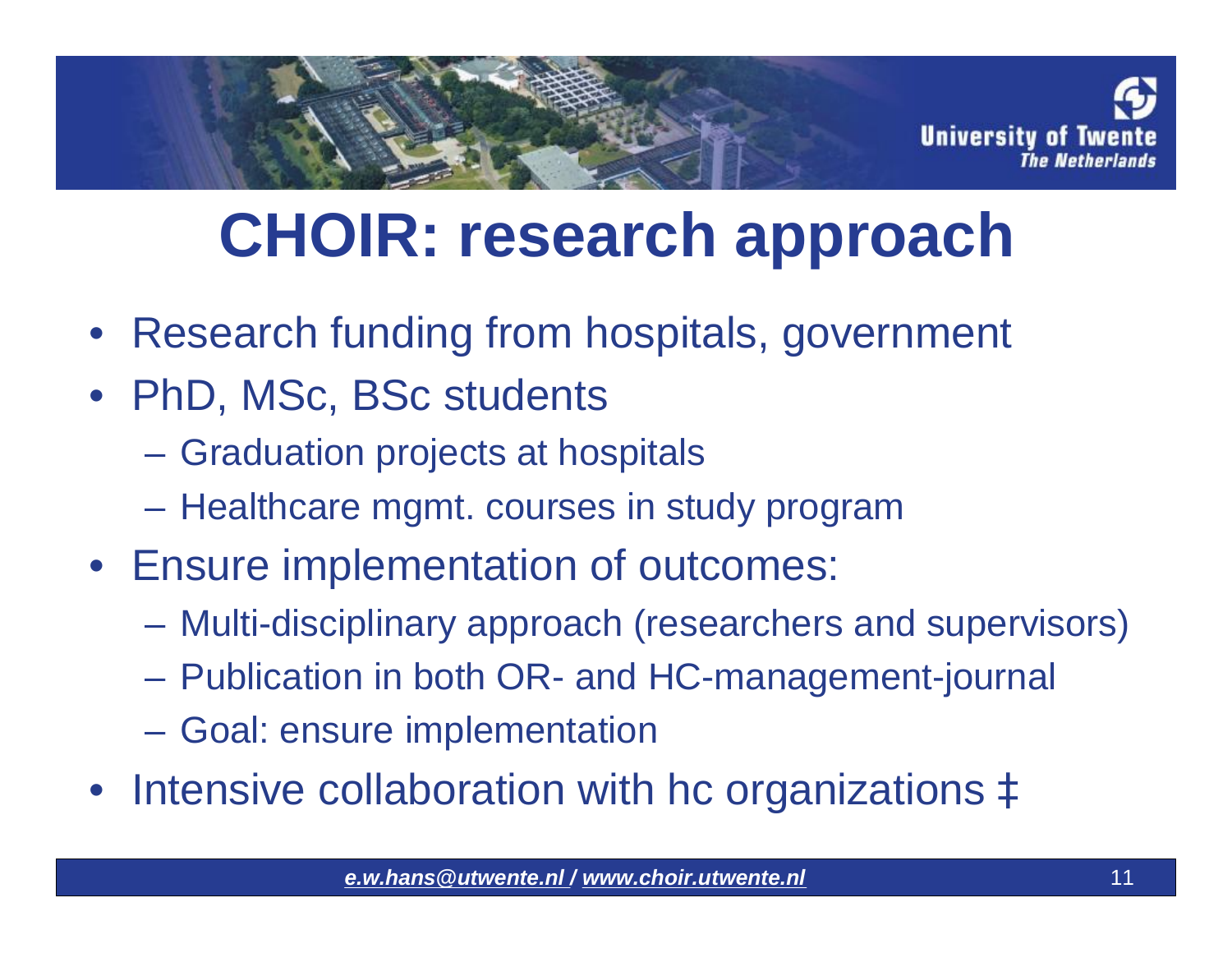

#### **CHOIR: partners from healthcare sector**

- *Academic hospitals:* Amsterdam, Utrecht, Leiden, Maastricht
- *Specialized hospital:* Netherlands Cancer Institute
- *Other hospitals:* Enschede, Zwolle, Hengelo/Almelo, Deventer, Sittard, Gorinchem, Den Haag, Gouda, Winterswijk
- *Rehabilitation centers:* Enschede, Leiden
- *Consultancy & software:* ORTEC bv, B-Sim
- *Government:* Netherlands Board for Healthcare Facilities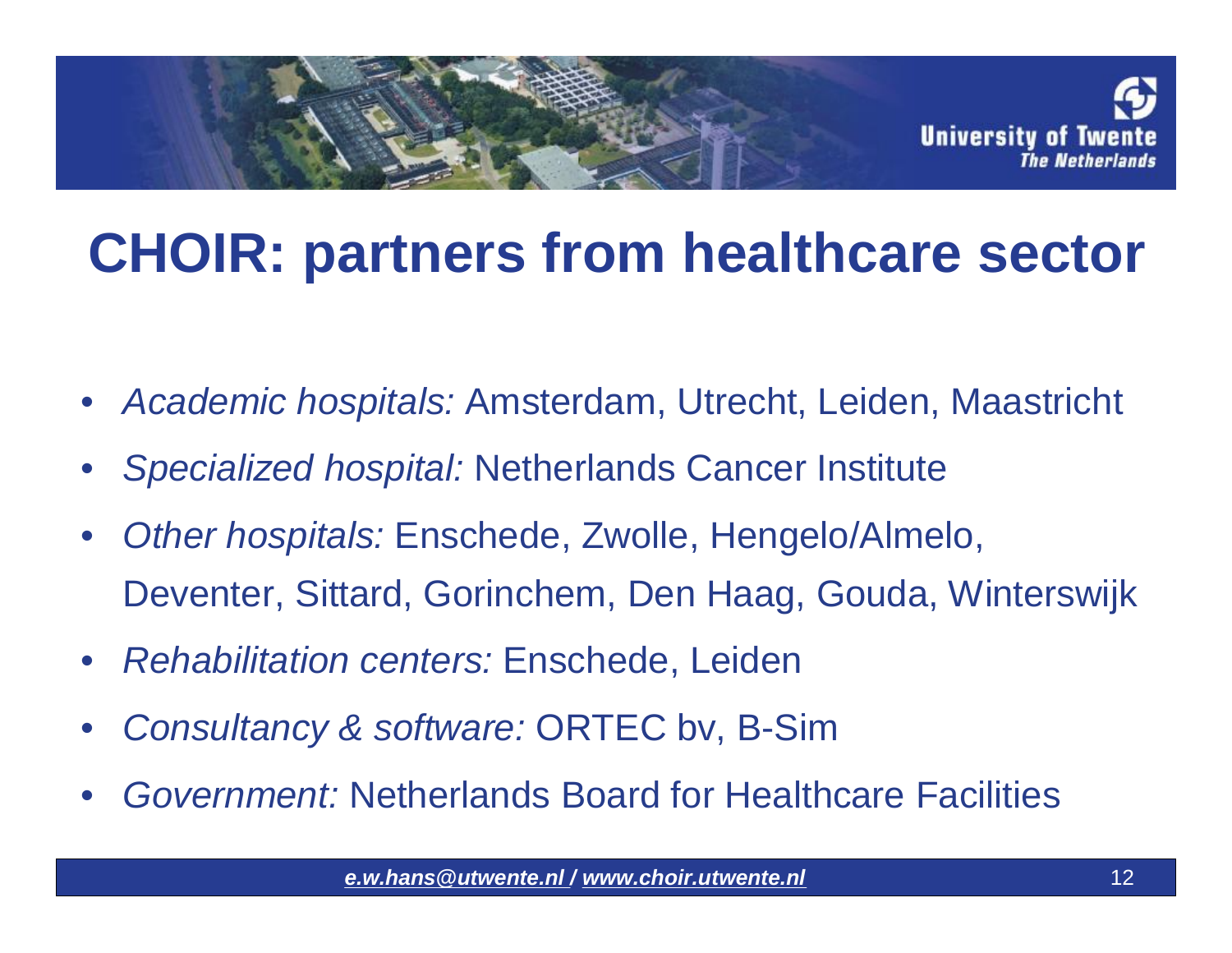

#### **Research development**

- Initial focus on single departments
	- Operating rooms (planning, scheduling, etc.)
	- Radiology (CT, MRI)
- 2007: founded NL working group "OR in HC"
- 2008-2012 project "LogiDOC"
	- 12 hospitals, 6 PhD students (2 vacancies)
	- Focus on care pathway optimization within hospitals
	- PhD students are at hospitals 2-3 days per week
- Future: optimization of the "transmural" care pathway

(along all involved organizations)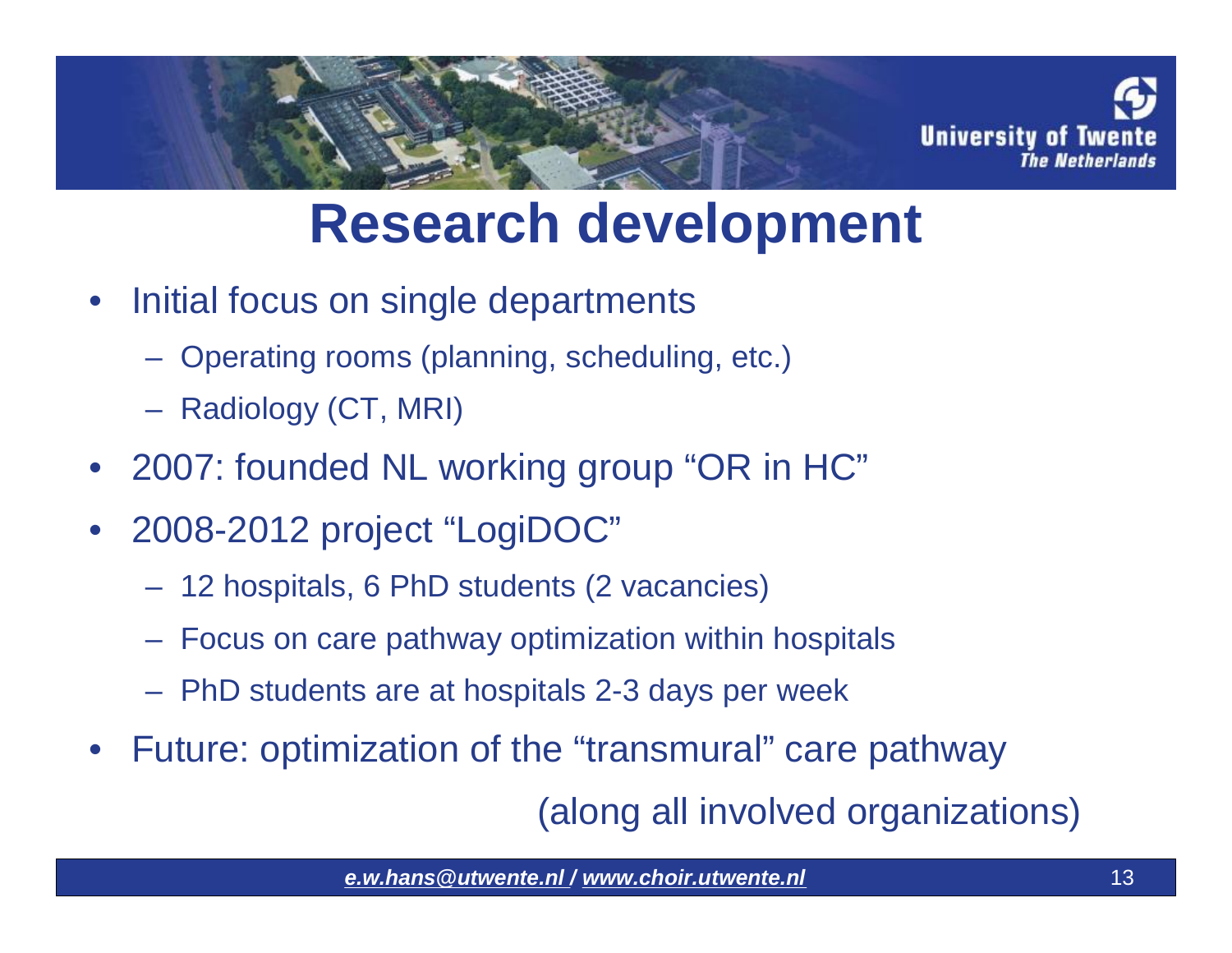|                                                                | <b>University of Twente</b><br><b>The Netherlands</b>                                                              |  |  |  |  |
|----------------------------------------------------------------|--------------------------------------------------------------------------------------------------------------------|--|--|--|--|
|                                                                | <b>CHOIR - Centre for Healthcare Operations Improvement &amp; Rese</b>                                             |  |  |  |  |
| AMPUS                                                          | CHOIR - home > Home > ORchestra Bibliography                                                                       |  |  |  |  |
| o<br><b>University of Twente</b><br>Enschede - The Netherlands | <b>ORchestra Bibliography - Healthcare Operations</b><br><b>Research Literature</b>                                |  |  |  |  |
| $<<$ CHOIR - home                                              | A detailed bibliography of operations research in healthcare literature. Categorized by                            |  |  |  |  |
| Assignments for students<br>Education                          | medical and model categories. ORchestra Bibliography is kept up-to-date by CHOIR from<br>the University of Twente. |  |  |  |  |
| <b>Employees</b>                                               | The literature database is coming on March 6th, 2009.                                                              |  |  |  |  |
| Introduction                                                   |                                                                                                                    |  |  |  |  |
| Projects                                                       |                                                                                                                    |  |  |  |  |
| ORchestra Bibliography                                         |                                                                                                                    |  |  |  |  |
| Nederlands                                                     |                                                                                                                    |  |  |  |  |
| © Contact                                                      |                                                                                                                    |  |  |  |  |
| a Sitemap                                                      |                                                                                                                    |  |  |  |  |
| $\sim$ Search                                                  | à http://www.choir.utwente.nl/en/ORchestra/                                                                        |  |  |  |  |
| ⊖ Printable version □                                          |                                                                                                                    |  |  |  |  |
| Top ①                                                          | Last modified on 02/13/2009 09:30:17 by Webmaster<br>□ Printable version □<br>© Universiteit Twente                |  |  |  |  |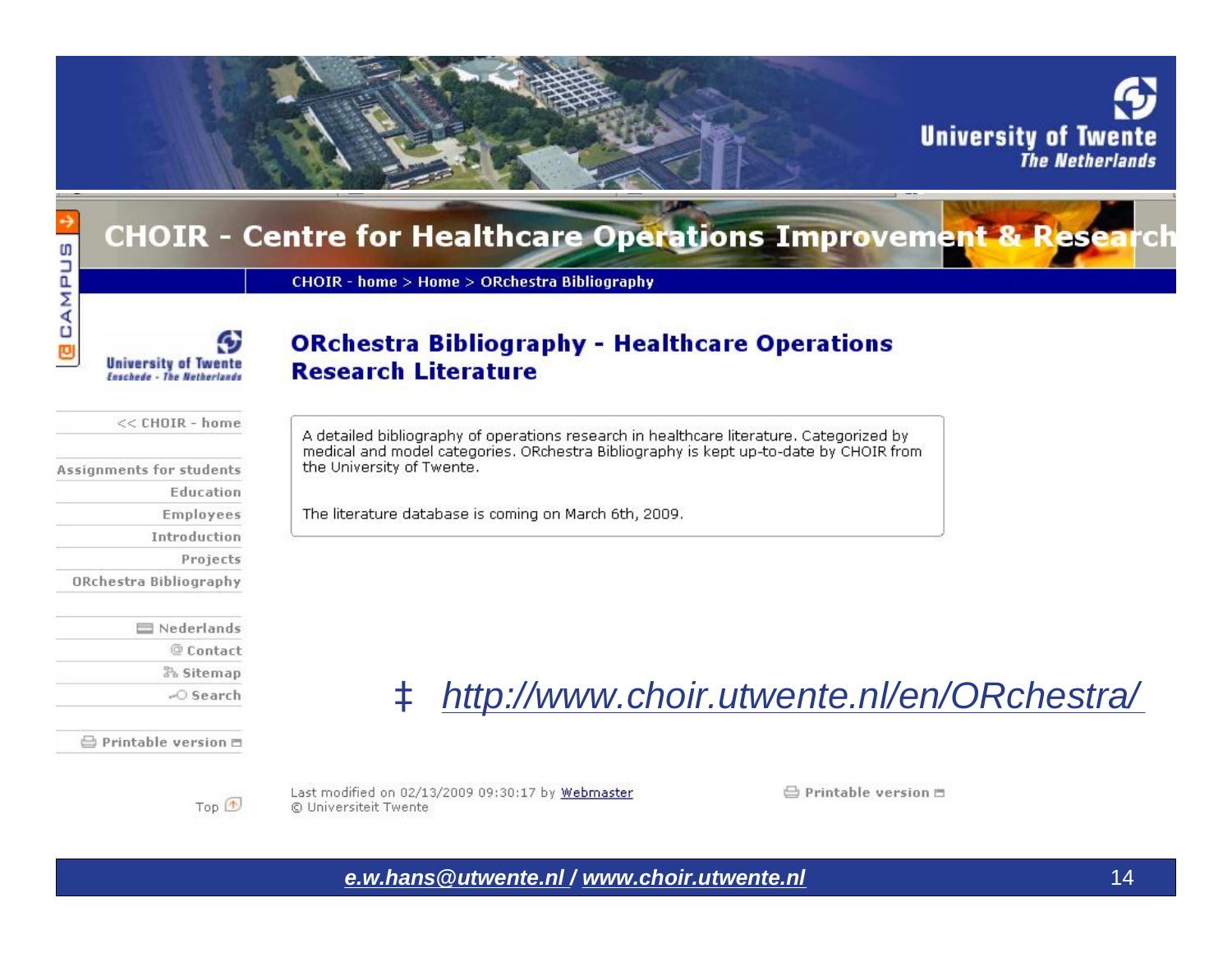

# **Integral planning of operating room and wards**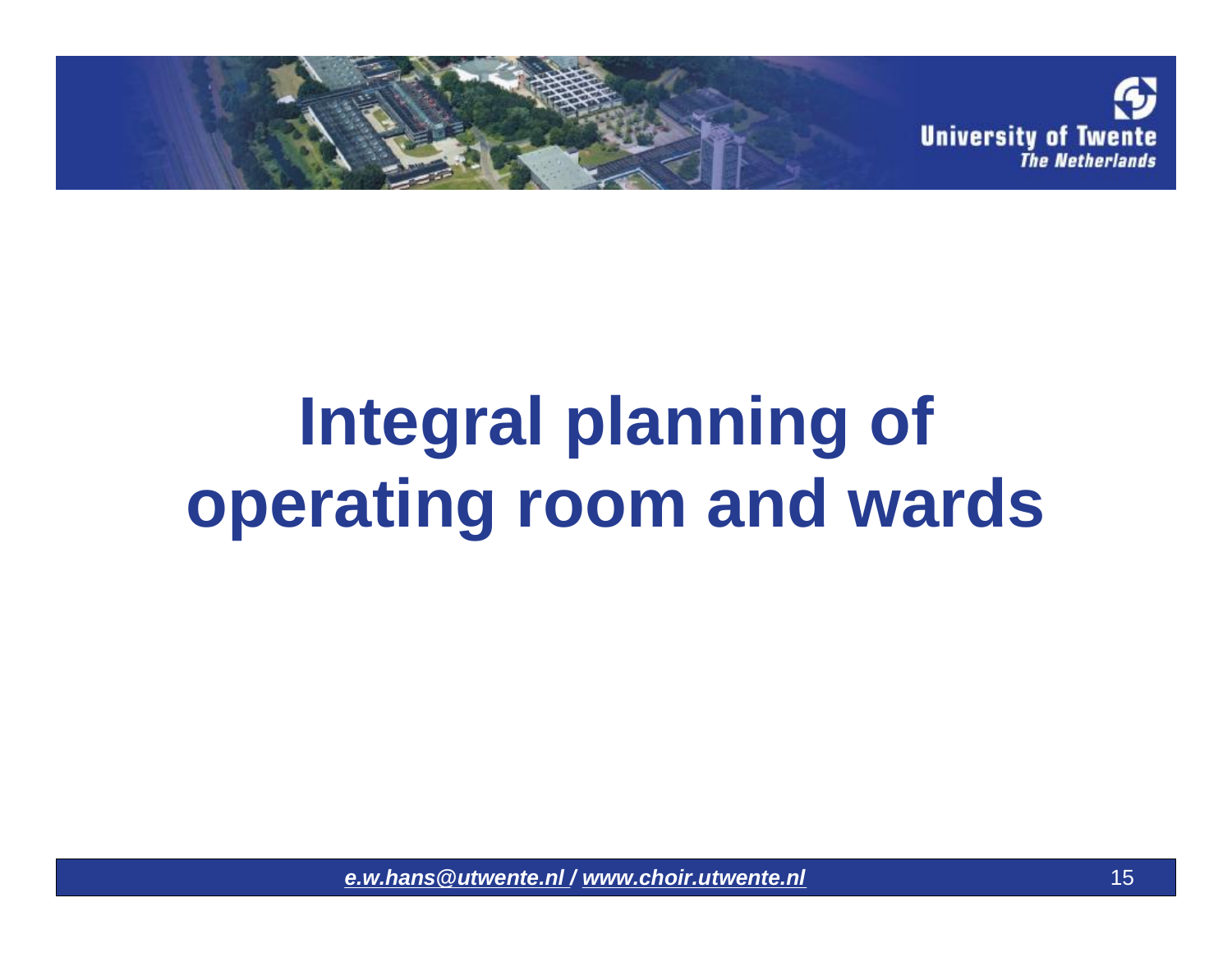

#### **Introduction OR planning: positioning framework for hospital planning & control**

|                                      | <b>Medical</b><br>planning                                     | <b>Resource capacity</b><br>planning                             | <b>Material</b><br>coordination                                   | <b>Financial</b><br>planning                                   |
|--------------------------------------|----------------------------------------------------------------|------------------------------------------------------------------|-------------------------------------------------------------------|----------------------------------------------------------------|
| <b>Strategic</b>                     | Research planning,<br>introduction of new<br>treatment methods | Case mix planning,<br>layout planning.<br>capacity dimensioning  | Supply chain and<br>warehouse design                              | Agreements with<br>insurance companies,<br>capital investments |
| <b>Tactical</b>                      | Definition of medical<br>protocols                             | Allocation of time and<br>resources to<br>specialties, rostering | Supplier selection,<br>tendering, forming<br>purchasing consortia | Budget and cost<br>allocation                                  |
| <b>Operational</b><br><b>offline</b> | Diagnosis and<br>planning of an<br>individual treatment        | Patient scheduling<br>workforce planning                         | Purchasing,<br>determining order<br>sizes                         | DRG billing, cash flow<br>analysis                             |
| <b>Operational</b><br>online         | Triage, diagnosing<br>complications                            | Monitoring, emergency<br>coordination                            | Rush ordering,<br>inventory replenishing                          | Expenditure monitoring,<br>handling billing<br>complications   |

ß managerial areas à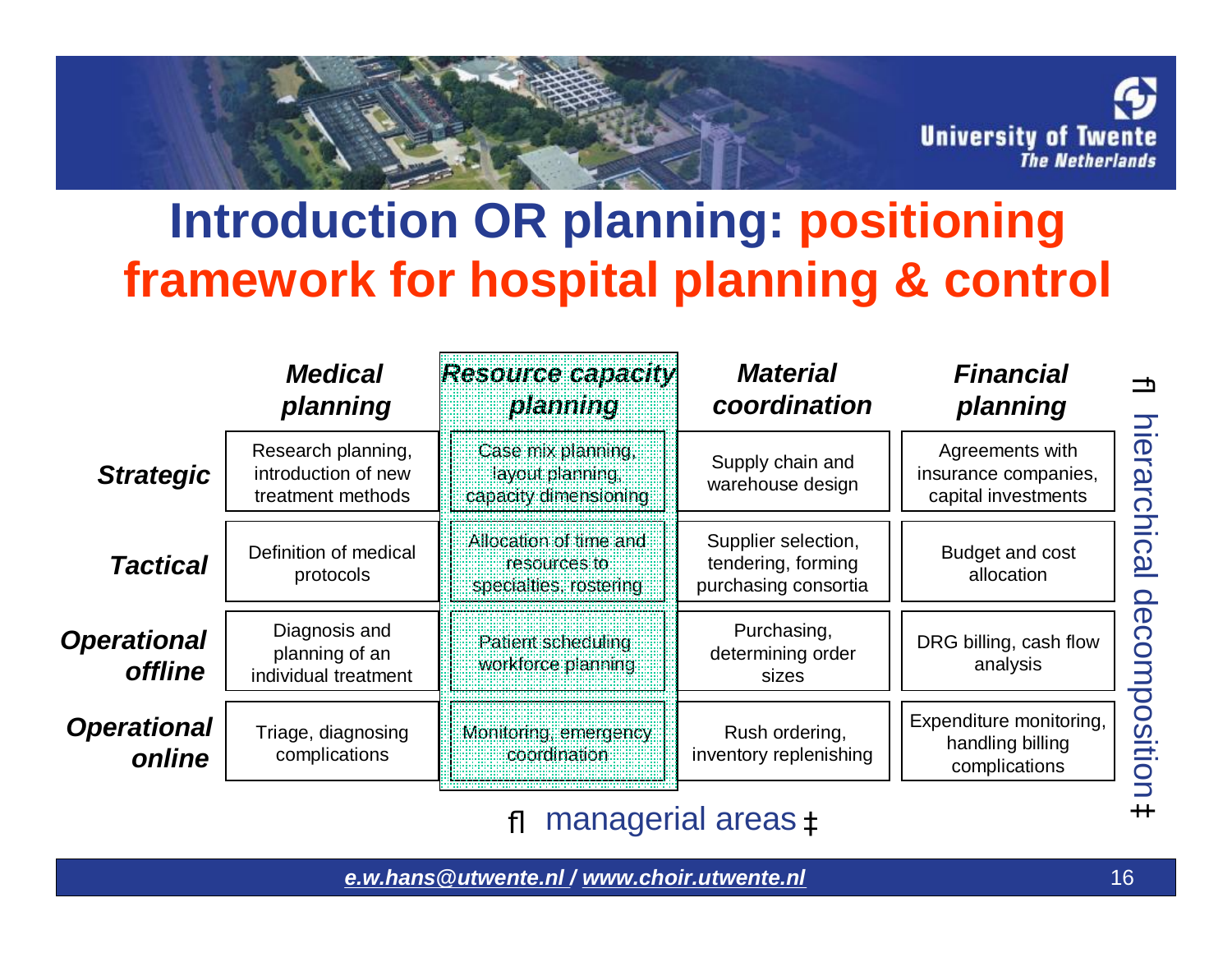

#### **Elective scheduling example (11 ORs)**

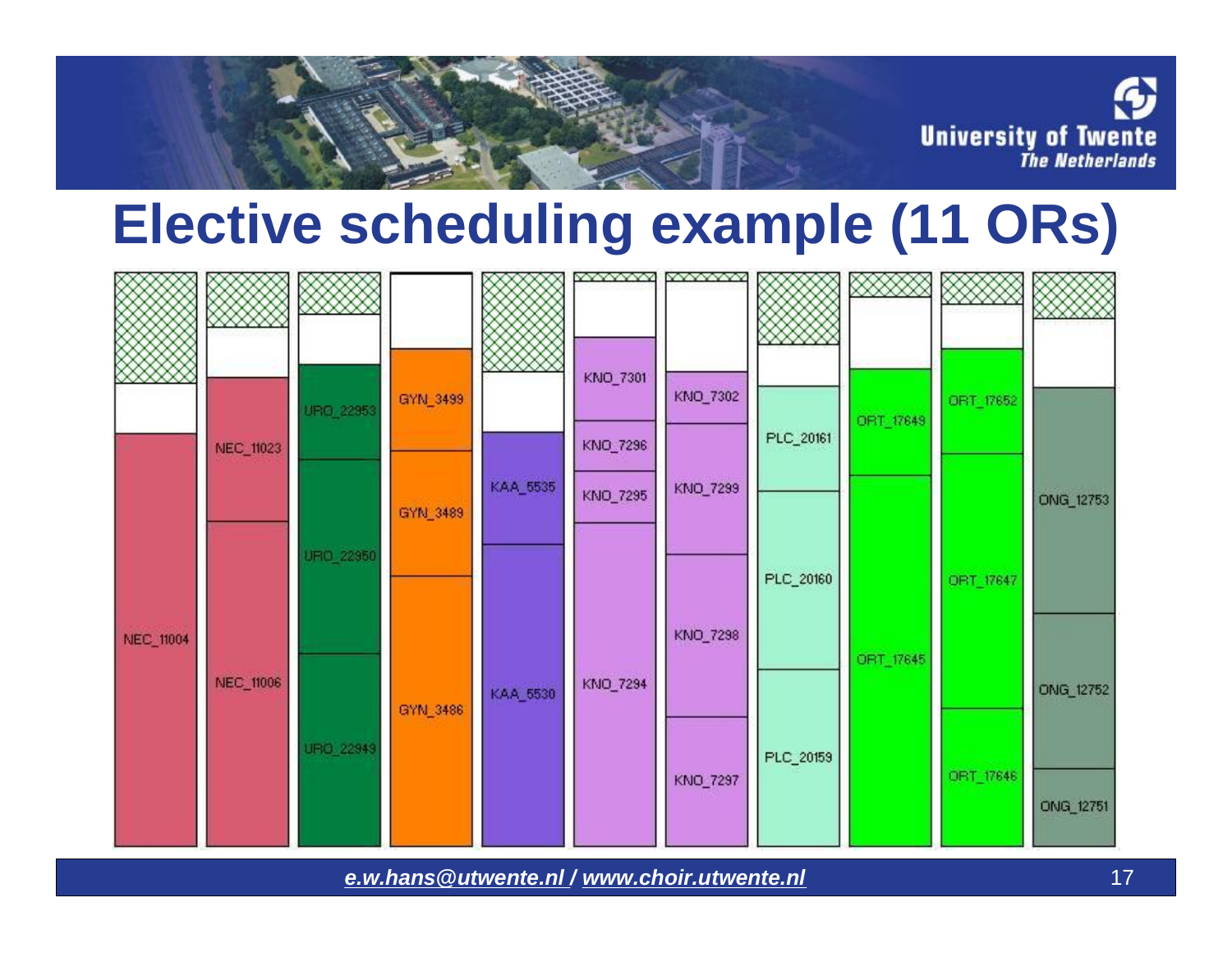

# **Elective surgery scheduling**

Complex scheduling problem:

- Sequencing
- Dealing with surgery variability (duration, no-show, cancellations, emergencies)
- Availability of staff, equipment, instruments,…
- Minimize: overtime, waiting time, costs…
- Maximize: utilization, access time, ...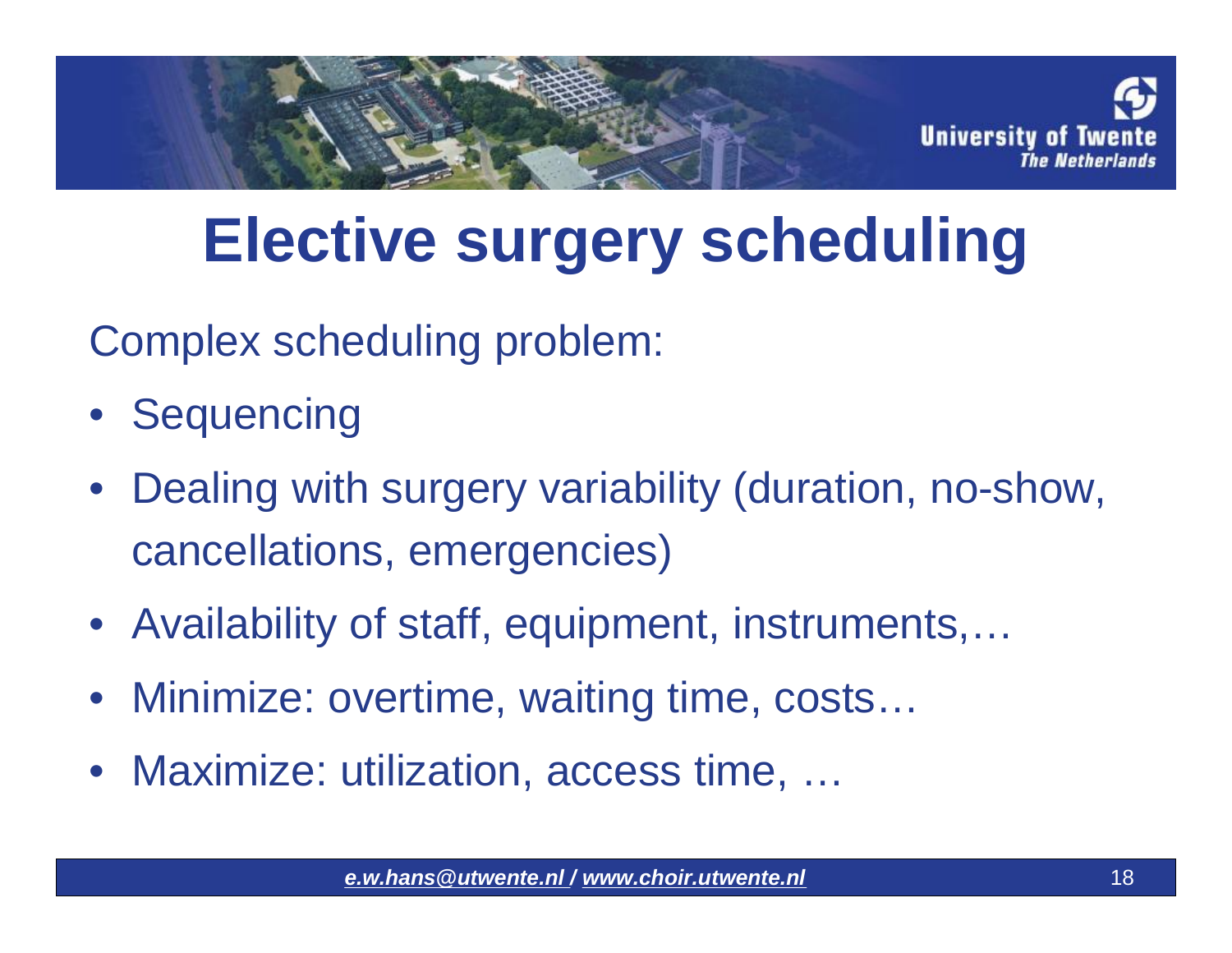#### **Resulting capacity usage for shortstay ward**

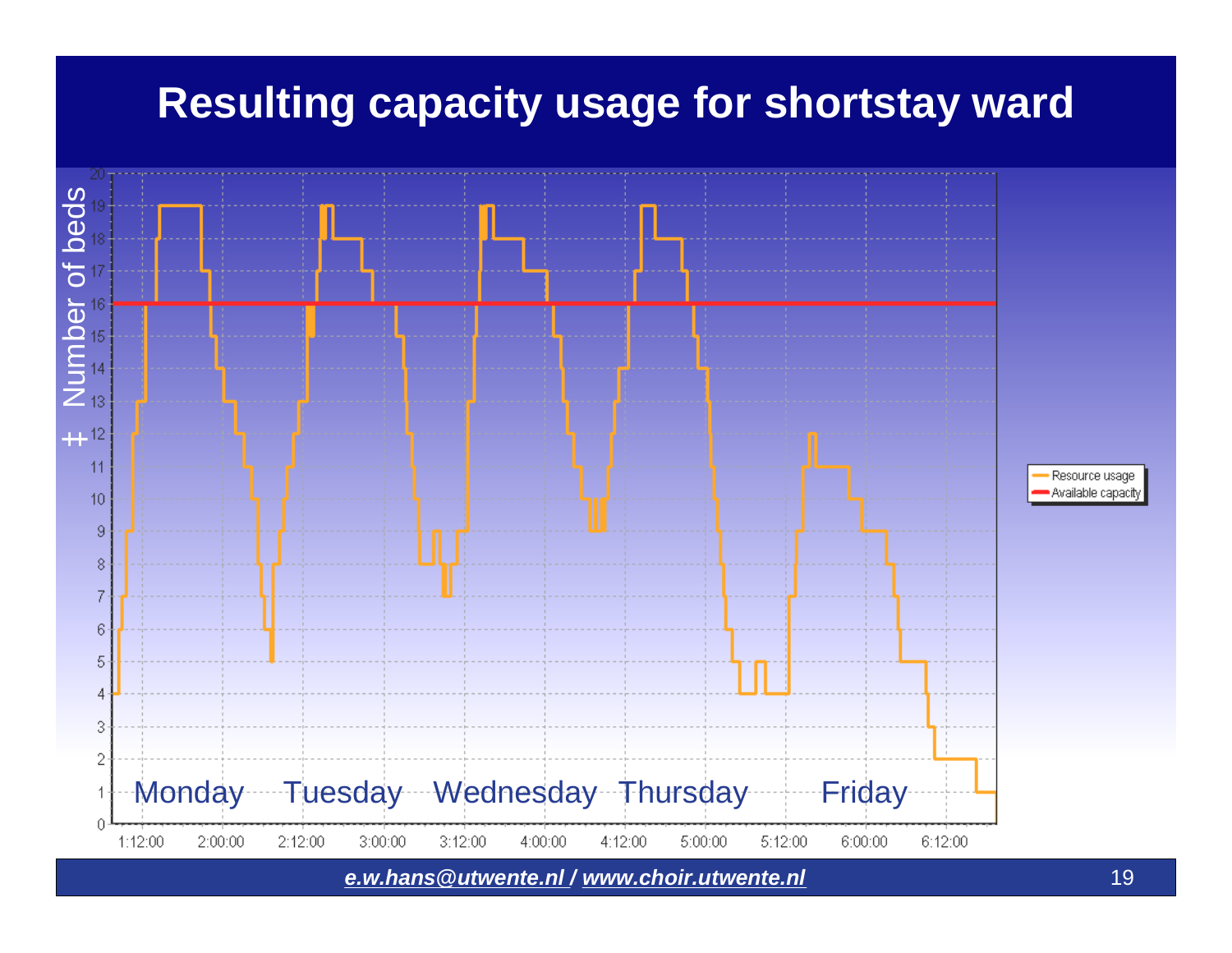

#### **ICU bed requirements after surgery**

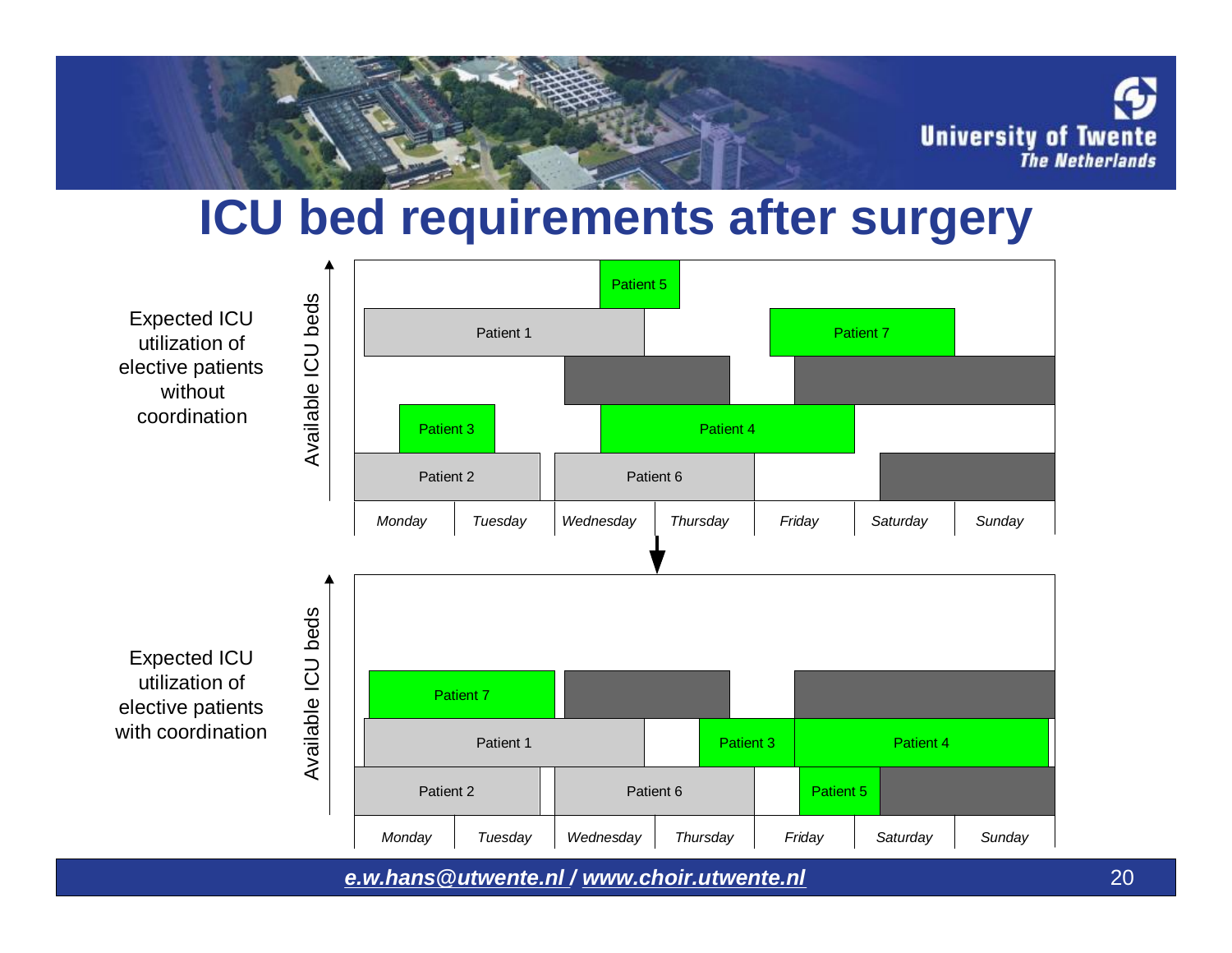

#### **Integral planning of operating room and wards**

- Weekly optimization using mathematical techniques
	- Leads to "nervous schedules"
	- May interfere with autonomy of medical specialists
	- Hard to implement
- OR-scheduling is time-consuming, and repetitive However: many elective surgery types are recurring!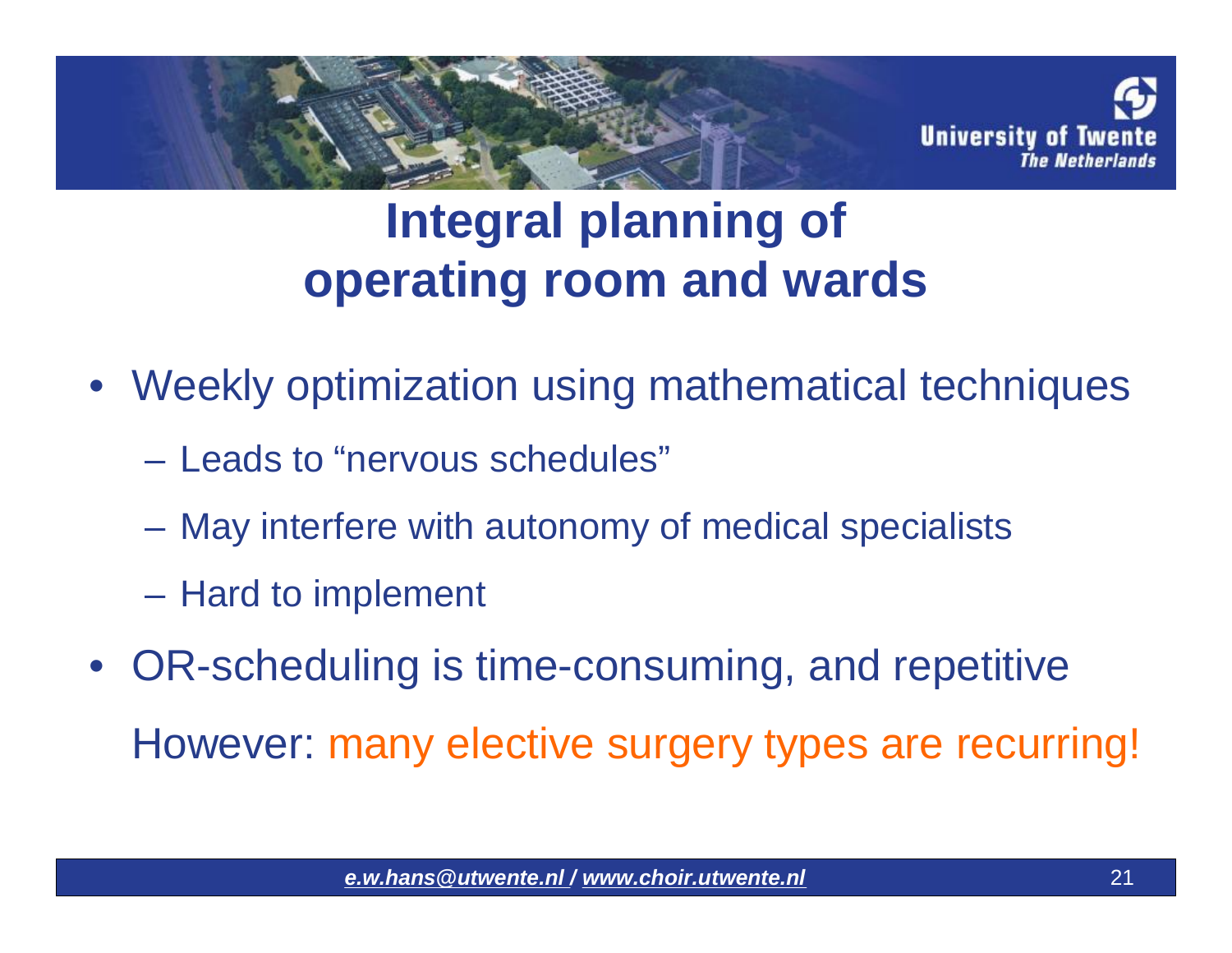

### **Master surgical scheduling: idea**

Idea: design a cyclic schedule of surgery types that:

- covers all frequent elective surgery types
- levels the workload of the specialties
- levels the workload of subsequent departments (ICU, wards)
- is robust against uncertainty
- improves OR-utilization
- maintains autonomy of clinicians

#### Assign patients to the "slots" in the schedule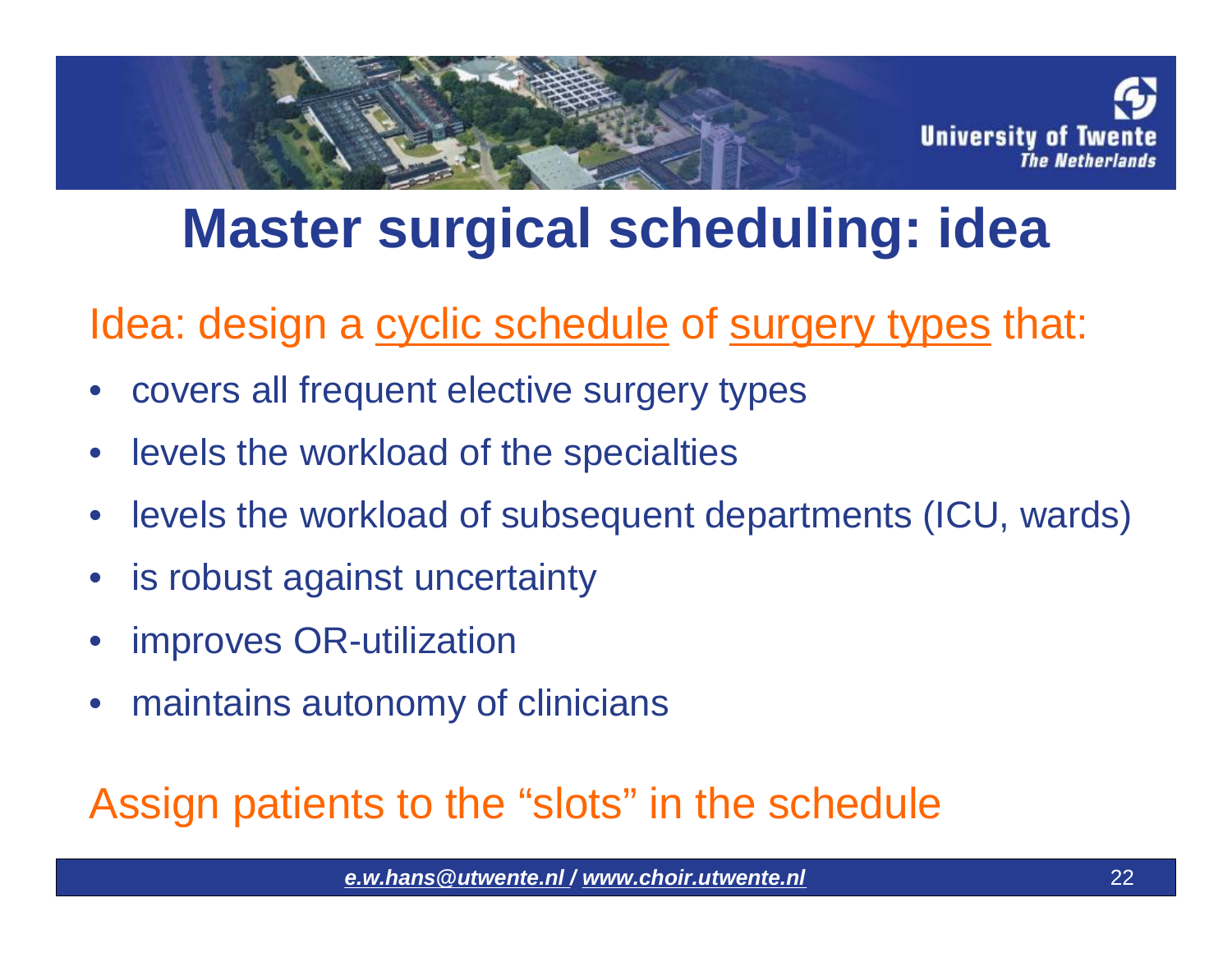

#### **Master surgical scheduling papers**

- J.M. van Oostrum, M. Van Houdenhoven, J.L. Hurink, E.W. Hans, G. Wullink, G. Kazemier, **A Master Surgical Scheduling approach for cyclic scheduling in operating room departments**, in: **OR Spectrum**, 30(2), pp. 355-374, 2008. *Mathematical description*
- J.M. van Oostrum, E. Bredenhoff, E.W. Hans, **Managerial implications and suitability of a Master Surgical Scheduling approach**, to appear in: **Annals of OR**. *Mathematical analysis of*

*suitability, organizat. conditions*

• M. Van Houdenhoven, J.M. van Oostrum, G. Wullink, E.W. Hans, J.L. Hurink, J. Bakker, G. Kazemier, **Fewer intensive care unit refusals and a higher capacity utilization by using a cyclic surgical case schedule**, in: **Journal of Critical Care** 23, 222-226, 2008.

*For healthcare managers*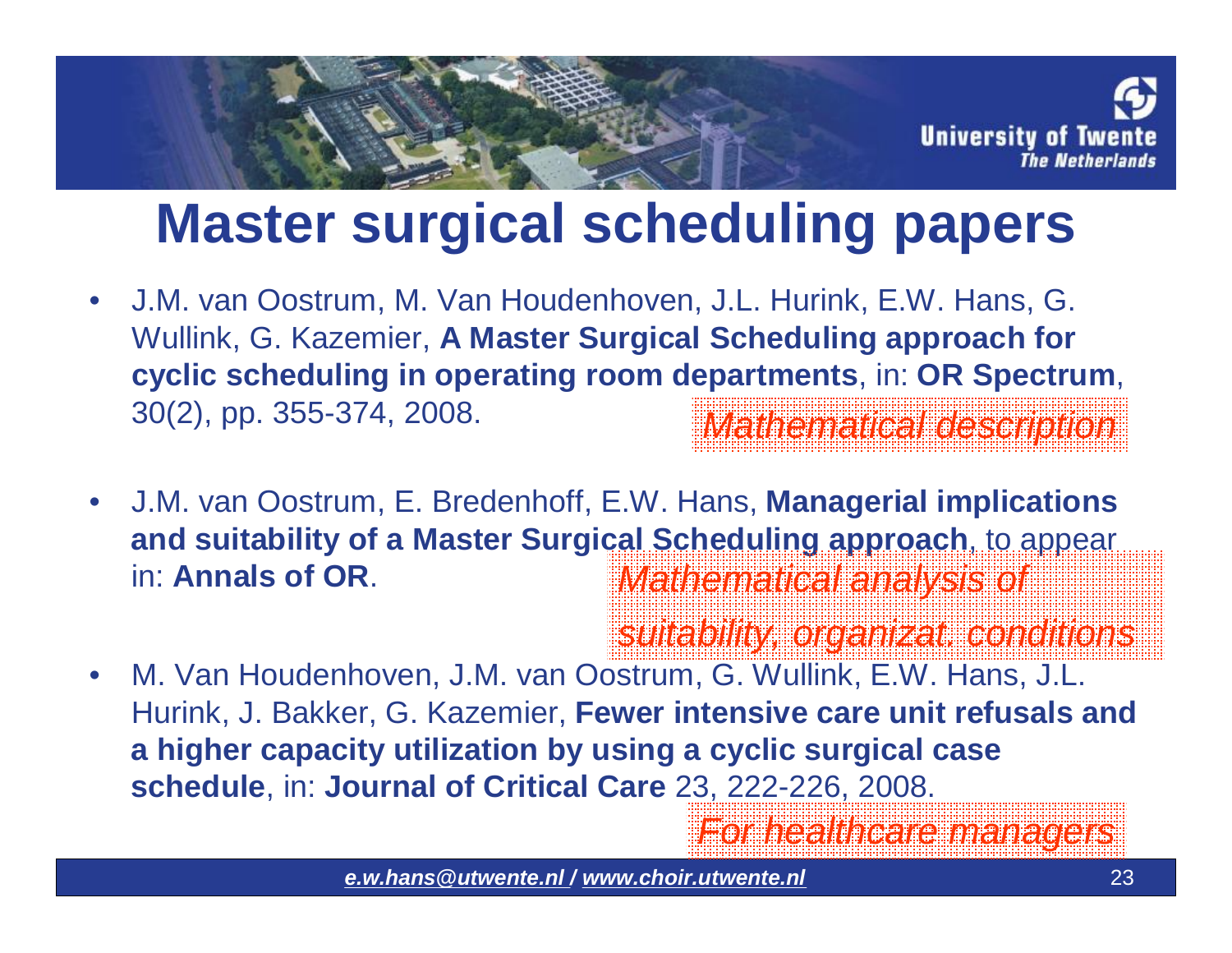

#### **Master surgical scheduling: approach**

**PHASE 1:** Generation of "OR-day schedules"

**Goal**: capacity utilisation

ILP, solved by column generation and then rounding

Constraints:

- All surgeries must be planned
- OR-capacity (probabilistic)

**PHASE 2:** Assignment of "OR-day schedules" ILP, solved using CPLEX in AIMMS modeling language

**Goal:** bed usage leveling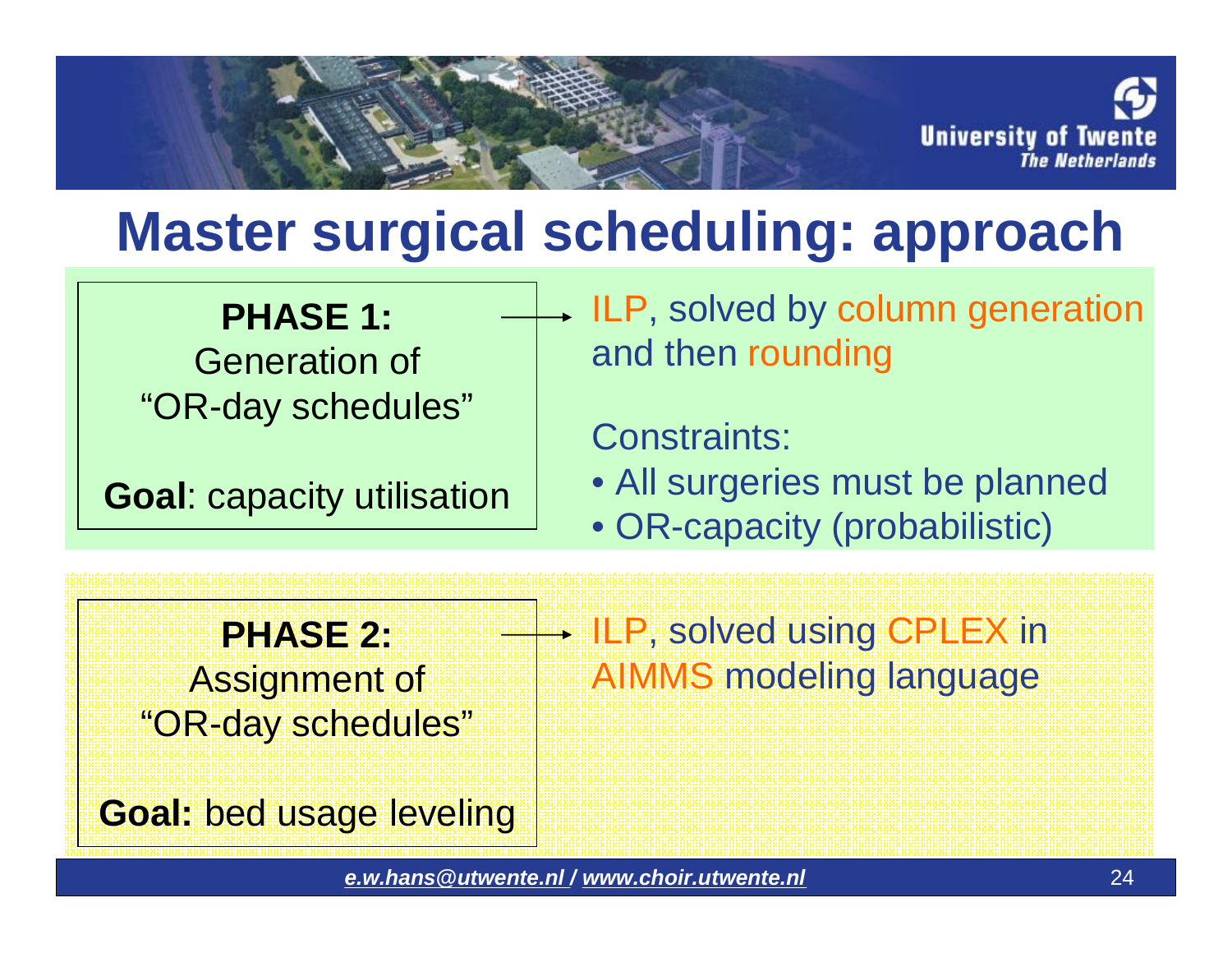

#### **Master surgical scheduling conclusions**

Advantages:

- Easy to implement (first hospital: RIVAS Gorinchem)
- Allows personnel coordination in early stage
- Less overtime, higher utilization
- Less surgery cancellations à shorter lead-times
- Improved coordination between departments

Disadvantage:

• Does not cover all surgeries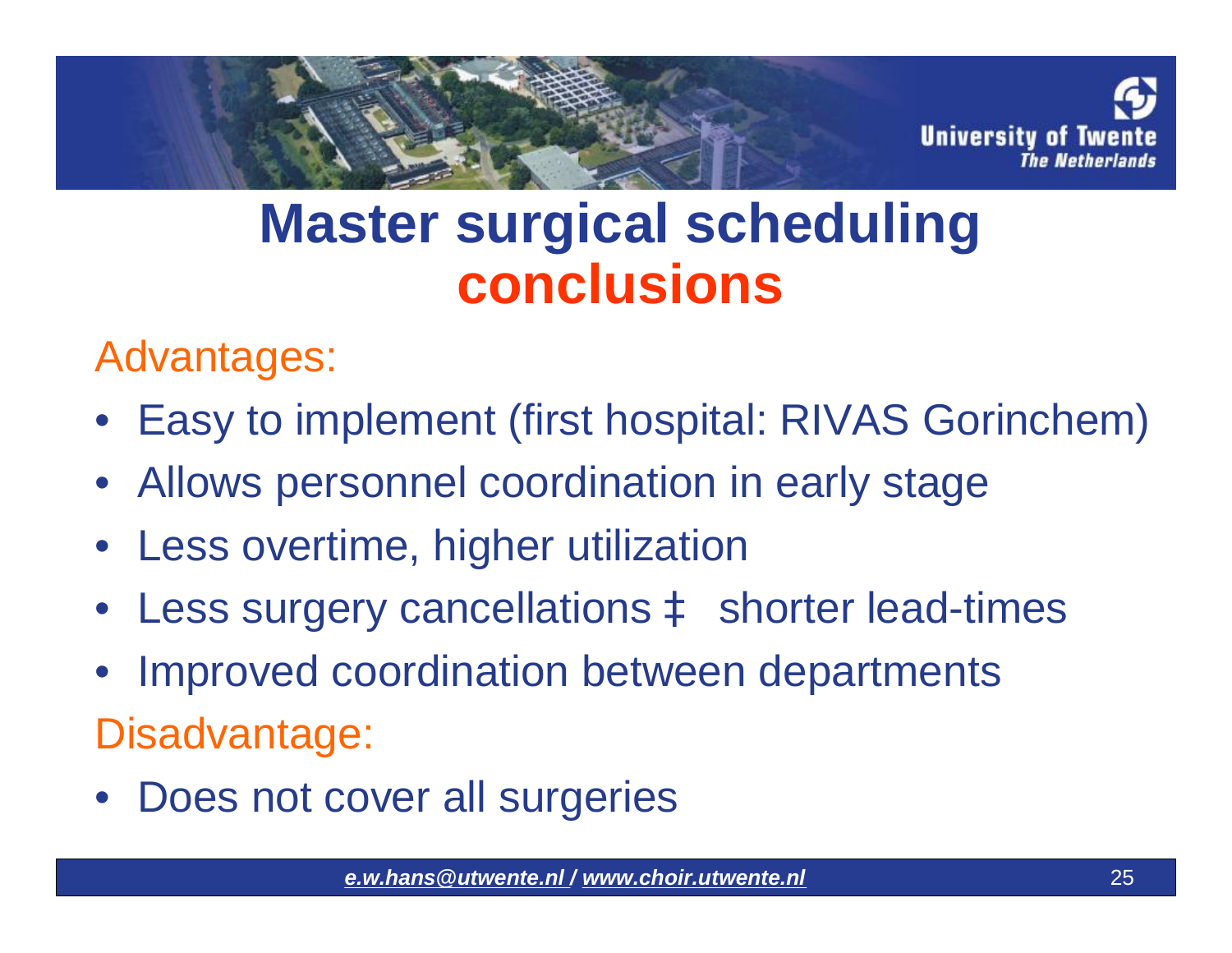

#### **Peter Vanberkel (LogiDOC project) Focused Factories in Healthcare**

• Designing for **Economies of Scale vs.** 

Economies of Focus

- A paper highlighting the tradeoffs between gains of efficiency due to "focus" and losses of economies of scale
- Reallocating Resources to Focused Factories: A Case Study in Chemotherapy

([http://fp.tm.tue.nl/beta/\)](http://fp.tm.tue.nl/beta/)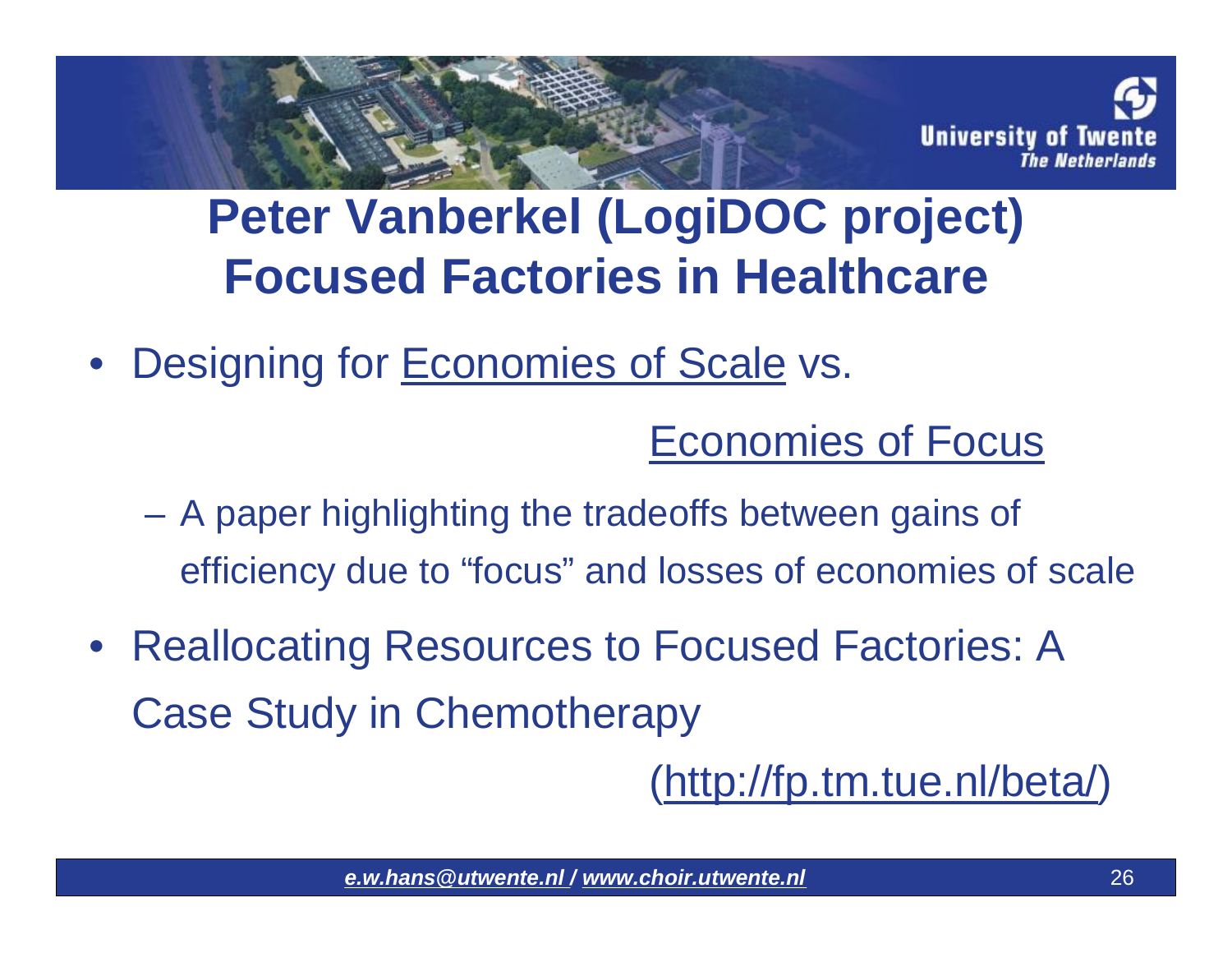

#### **Peter Vanberkel (LogiDOC project) Multi-department modeling**

- Projecting the Ward Census from a cyclical Operating Theatre Program
	- Used to develop the new Operating Theatre Program at NKI-AVL
- Planning Upstream Capacity to accommodate a major Operating Room Expansion
- Literature
	- A Survey of Health Care Models that Encompass Multiple Departments ([http://fp.tm.tue.nl/beta/\)](http://fp.tm.tue.nl/beta/))
	- ORchestra Bibliography [\(http://www.choir.utwente.nl/en/ORchestra/\)](http://www.choir.utwente.nl/en/ORchestra/))